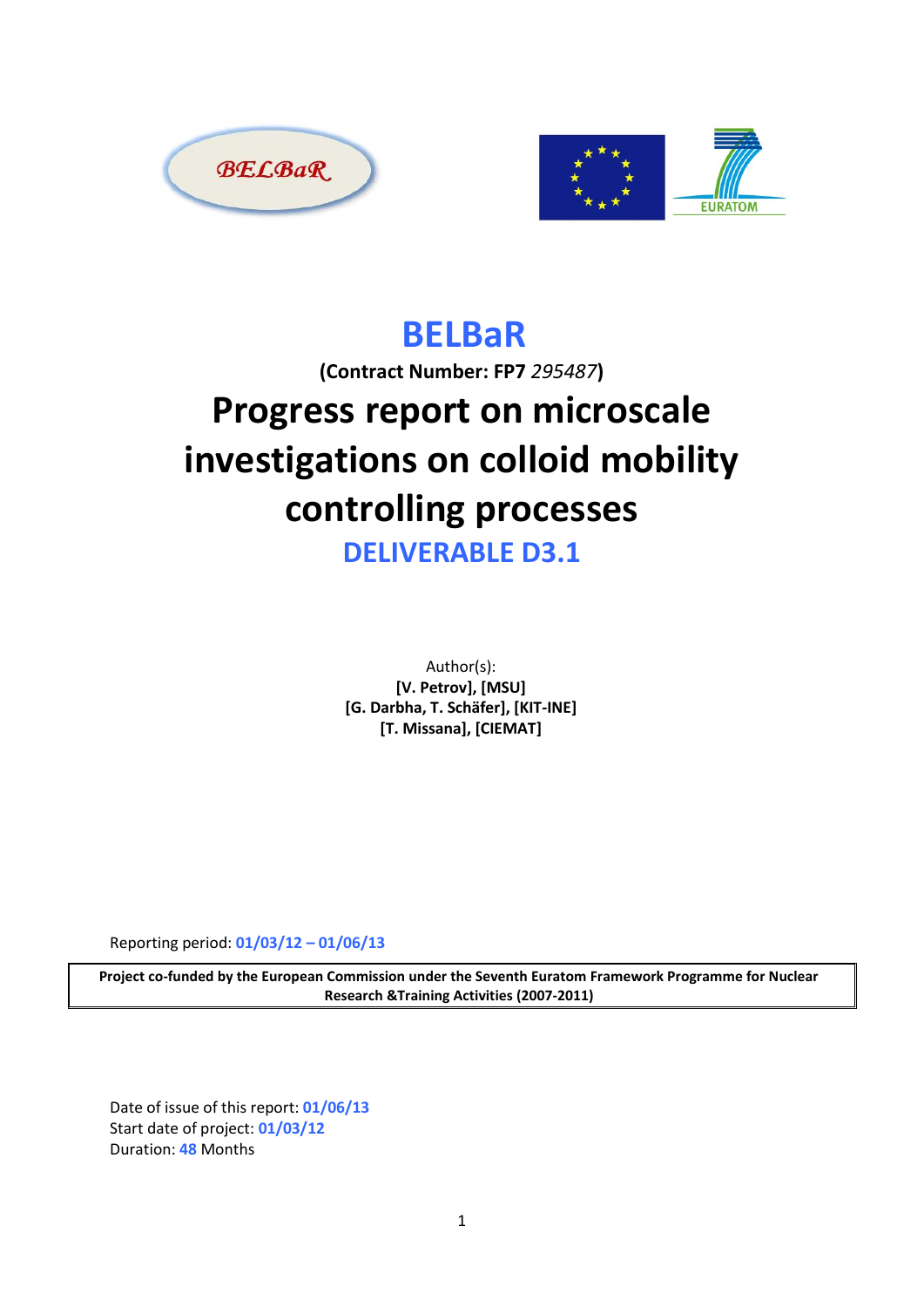| <b>Dissemination Level</b> |                                                                       |                                               |  |
|----------------------------|-----------------------------------------------------------------------|-----------------------------------------------|--|
| PU                         | Public                                                                | $\mathsf{X}^{\scriptscriptstyle{\mathsf{T}}}$ |  |
| <b>RE</b>                  | Restricted to a group specified by the partners of the BELBaR project |                                               |  |
| <b>CO</b>                  | Confidential, only for partners of the BELBaR project                 |                                               |  |

### **DISTRIBUTION LIST**

| <b>Name</b>                | <b>Number of copies</b>                                    | <b>Comments</b> |
|----------------------------|------------------------------------------------------------|-----------------|
| Christophe Davies (EC)     | One electronic copy<br>submitted via participant<br>portal |                 |
| <b>BELBaR</b> participants | One electronic copy available<br>on the BELBaR webportal   |                 |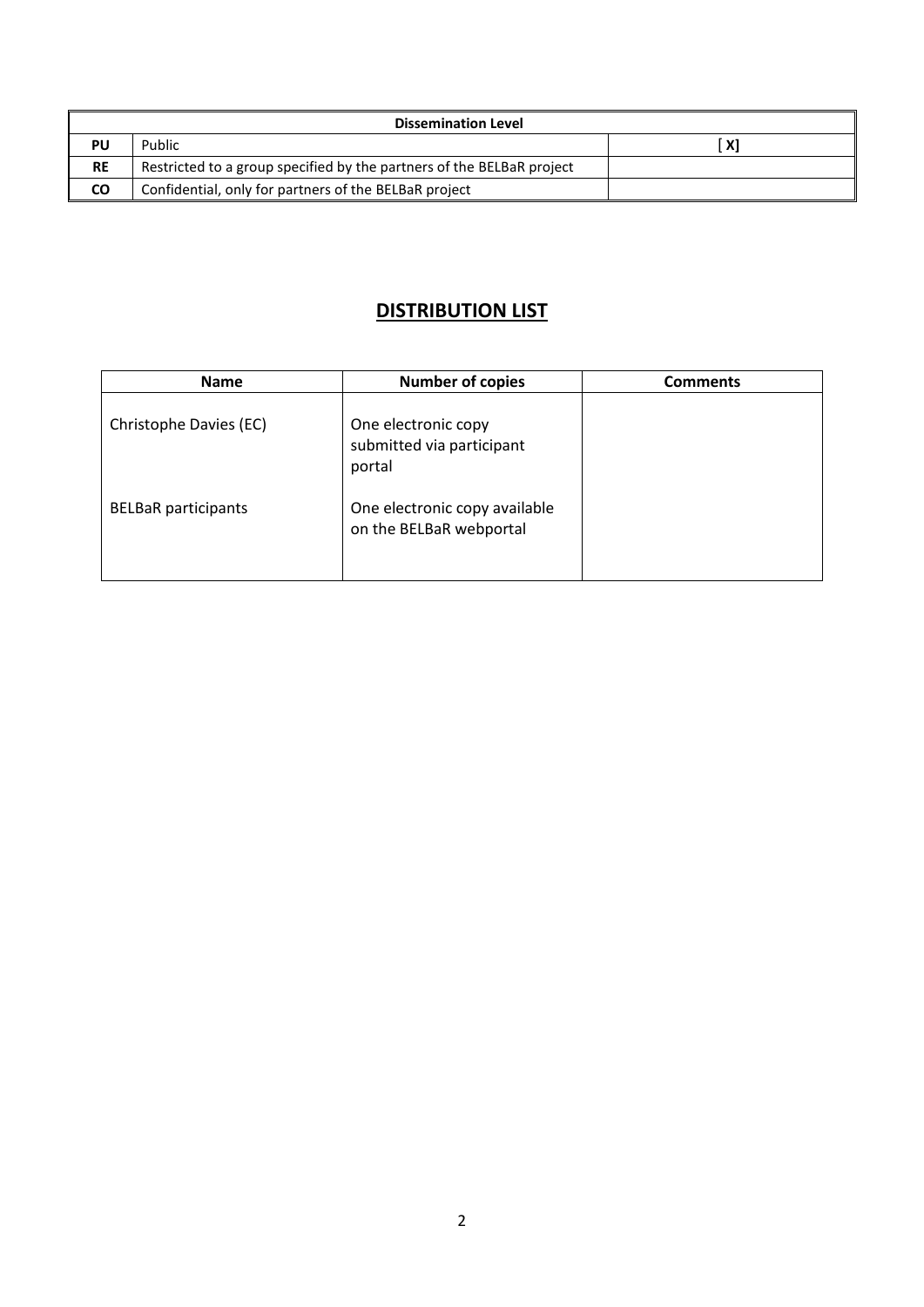## **1 Microscale investigation on colloid mobility controlling processes: MSU contribution**

MSU analyzed the microscale characteristics of artificial (silica and hematite) colloids in dependence on electrolyte and radionuclide concentration.

Hematite was synthesized using forced hydrolysis reaction. Absence of impurities was approved by XRD and Mössbauer spectroscopy. The ζ-potential dependence on pH was studied for pure hematite colloids (Fig. 1a). The isoelectric point was found to be  $pH_i = 3.4$  which is lower than known values for hematite (~8) probably due to specific adsorption of anions (background electrolyte 0.1 M NaClO<sub>4</sub>).



**Fig 1: (а) The ζ-potential dependence on pH of hematite colloids; (b), (c), (d) и (e) AFM images of hematite suspensions at different pH values.**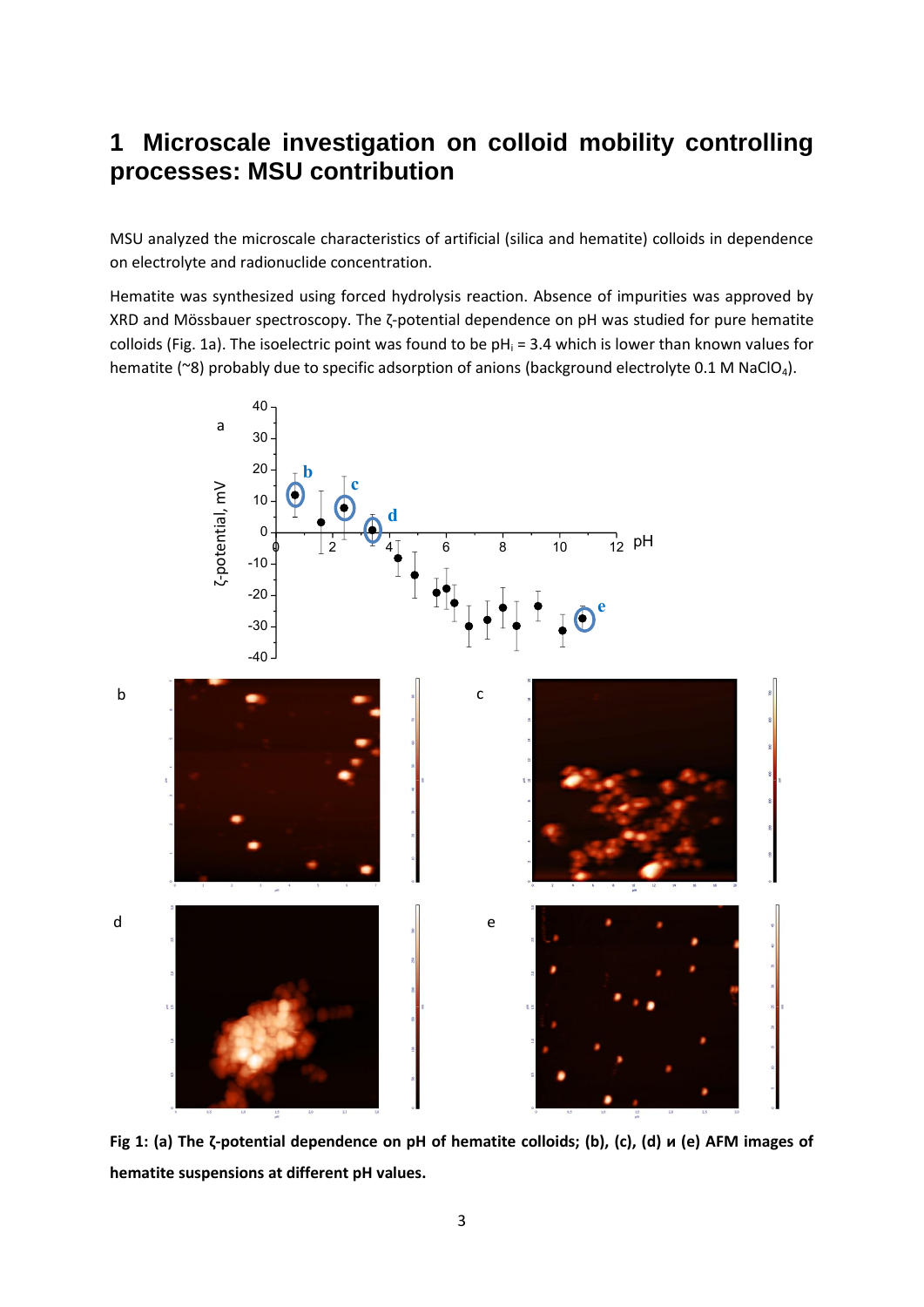Investigated hematite suspensions at different pH values were characterised by atomic force microscopy (AFM), that allows to obtain pictures of particles and aggregates without changing their structure. AFM images show aggregation of colloidal particles at different pH (Fig. 1b,c,d,e). Particles are separated for suspension with absolute value of ζ-potential > 10. Decrease of the ζ-potential values down to zero results in aggregation of hematite particles, that is clearly seen from AFM images.

Sorption experiments of plutonium onto hematite particles were done using Pu(VI) as initial oxidation state since both Pu(VI) and Pu(V) are quite soluble compared to Pu(IV). For all the sorption experiments the hematite suspension was prepared using  $0.1$  M NaClO<sub>4</sub> as a background electrolyte. The hematite suspension was sustained during several days in the background electrolyte solution prior to adding the Pu. The hematite suspensions equilibrated with Pu ( $[Pu]_{tot} = 10^{-6}$  M) during 6 months were examined by XAFS and HRTEM. The pH and Eh was controlled periodically and small adjustments of pH were done by adding few drops of diluted NaOH and HClO<sub>4</sub>.

It was observed that interaction of Pu(VI) with hematite colloids lead to the formation of Pu(IV) nanocolloids [2]. This effect is clearly demonstrated in this study by HRTEM and EXAFS at the Pu total concentration of ca.  $10^{-6}$  M. This mechanism remains feasible even at much lower concentrations, e.g.  $10^{-9}$  M. While the determination of Pu speciation by EXAFS is limited to plutonium concentrations higher than ca.  $10^{-6}$  M, HRTEM could be successful if the Pu is in nanoparticulate form (Fig. 2). Thus hematite colloids can be modified not only by surface complexation with radionuclide, but also by deposition of radionuclide bearing nanoparticles.



**Fig. 2: HRTEM images of PuO2+x•nH2O nanoparticles, which are formed as a result of the interaction of Pu(VI) (initial oxidation state) with hematite and a typical FFT from these particles.**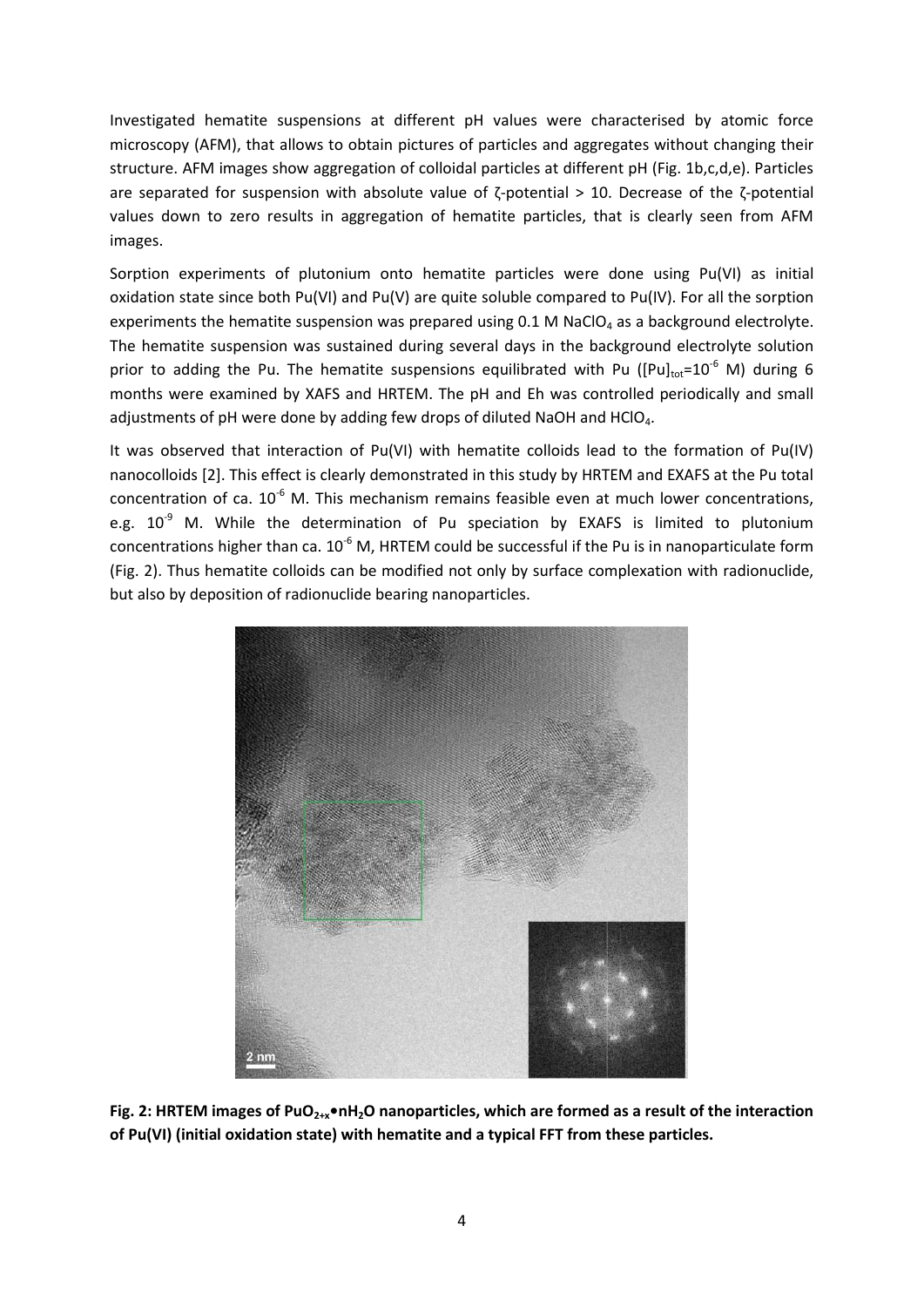The silica colloids were synthesized by the Stöber reaction based on hydrolysis of tetraethoxysilane, TEOS, in the presence of ammonia in ethanol. This reaction enables synthesis of spherical colloidal silica particles with a narrow size distribution. For the silica suspensions the ζ-potential dependence on pH was studied in the absence and presence of uranium (VI) [1]. At pH <6, where uranium sorption can be neglected, the decrease of the  $\zeta$  -potential with pH follows the same trend as for pure silica colloids (Fig. 3). In contrast, at pH >6, when the maximum uranium sorption is observed, the ζ -potential sharply increases and reaches positive values at pH 6.5. This trend of the ζ -potential dependence with pH is controlled by modification of the silica surface properties due to uranium sorption. This important observation indicates an increase of silica colloid stability at neutral pH and therefore an increase in the potential role of colloidal facilitated transport of elements such as uranium.



**Fig. 3. Measured pH dependencies of ζ-potential for silica colloids (a) in presence of U(VI) at total concentration 10-5 M, (b) in absence of U(VI), at various NaClO<sup>4</sup> concentrations in suspension [1].**

Similar behaviour was observed for TiO<sub>2</sub> colloidal particles in the presence of europium (Fig. 4). Increase of Eu concentration at pH > 5 leads to higher values of ζ-potential of the particles, that is consistent with pH-dependence of europium sorption.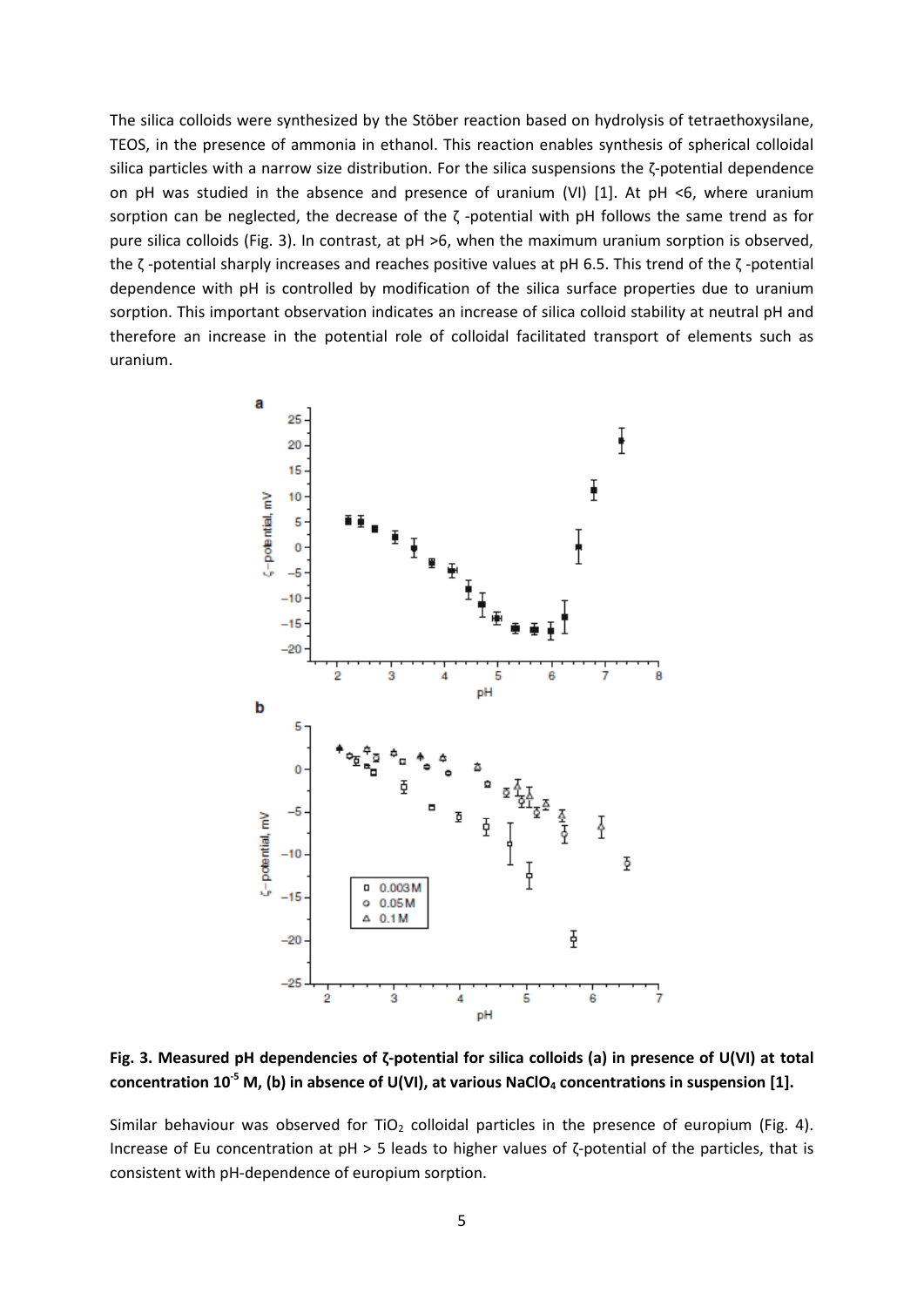

**Fig. 4: Sorption (top) and ζ-potential (bottom) dependence on pH for TiO<sup>2</sup> colloidal particles in presence of Eu.**

#### **REFERENCES**

1. Batuk D.N., Shiryaev A.A., Kalmykov S.N., Batuk O.N., Romanchuk A.Yu., Shirshin E.A., Zubavichus Y.V., Sorption and Speciation of Uranium on Silica Colloids. *Actinide Nanoparticle Research*, **2011**, Eds. S.N. Kalmykov and M.A. Denecke.

2. Romanchuk A.Yu., Kalmykov S.N. et al. PuO<sub>2+x</sub>⋅nH<sub>2</sub>O crystalline nanoparticles formation upon Pu(V,VI) sorption onto hematite (**2013**, submitted to GCA).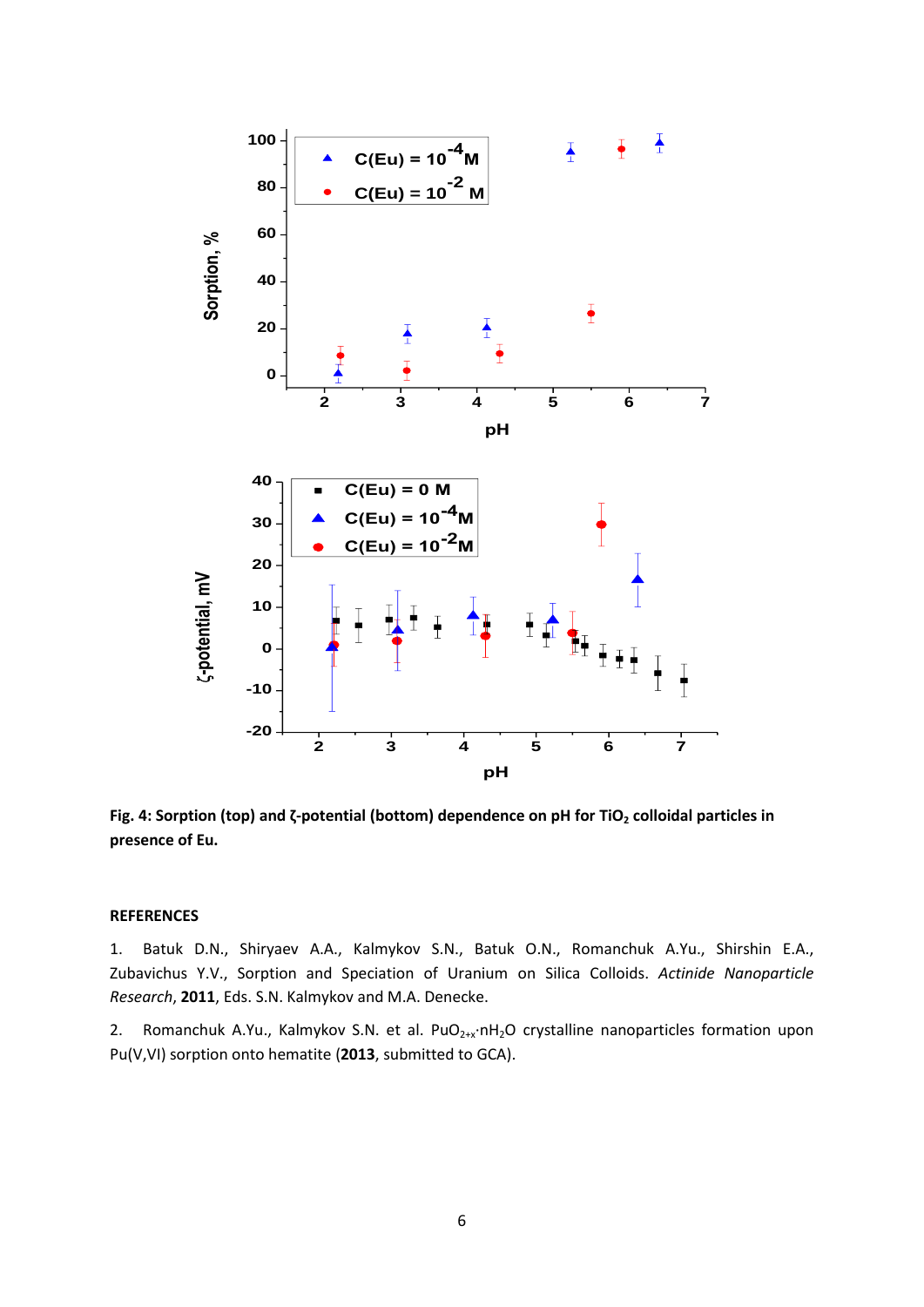## **2 The influence of mineral/fracture surface roughness and Eu concentration on colloid retention probed by atomic force microscopy (AFM) colloid probe technique: KIT-INE contribution**

Understanding the sorption processes at the interface of colloids and mineral surfaces where both the colloids and mineral surfaces are negatively charged is important to answer key questions related to transport and retardation of colloids in the nuclear waste repository [1-3]. In the current study the sorption of colloids onto minerals as a function of surface heterogeneity and metal ion (Eu(III)) concentration is studied. The colloid sorption results obtained from flow-through experiments are verified by measuring the actual forces applying colloid probe technique (Atomic Force Microscope (AFM)).

Colloidal suspension of carboxylated polystyrene particle (latex, diameter =  $1000 \pm 25$  nm and concentration =  $48x10^6$  particles / mL, NaCl =  $10^{-3}$  M) was exposed to the main mineral constituents of granodiorite surface (quartz, plagioclase, K-feldspar, biotite) possessing varying surface roughness in a fluid cell (velocity =  $4.7x10^{-7}$  m / sec) for 1 h (at pH = 5). Vertical Scanning Interferometry (VSI) is applied for surface topography characterization and colloid quantification. AFM cantilevers modified with carboxylated latex colloids were used to obtain force-volume measurements under the similar chemical conditions. The data from VSI and AFM was processed using SPIP software from image metrology, Denmark.

At pH=5, all minerals are negatively charged leading to unfavorable deposition conditions. At Eu(III) = 0 M and for a surface roughness range of 250 nm, colloid deposition is ranked as quartz ≈ K-feldspar  $>$  plagioclase  $>$  biotite while, at high Eu concentrations (10<sup>-6</sup> M) the order of sorption reactivity becomes quartz > plagioclase > K-feldspar > biotite. In general, increasing Eu(III) concentration from zero to  $10^{-6}$  M increased the colloid deposition rate. The increase is by a factor of 4.5 for plagioclase, 1.8 for biotite, 2.7 for K-feldspar and 3.4 for quartz (Fig. 5a). Colloid deposition efficiencies on feldspars and quartz minerals were nearly 2 to 4 times higher than biotite. From the measured forces (snap-in and adhesion) using colloid probe technique, the adhesion forces explain well the observed sorption results better than snap-in forces. Interestingly, the force-volume measurements along the rough mineral surfaces predict a higher adhesion forces for flat surface sections compared to pits or positive asperities towards colloid retention highlighting the differences in reactivity with respect to surface heterogeneity (Fig. 5b). The differences in measured forces could be due to the decreased local contact area at the interface of colloid-rough surface (Fig. 5c) or differences in the distribution of Eu on rock surface with respect to physical heterogeneity.

Further details on this research can be found in the references listed below.

#### **ACKNOWLEDGEMENT**

This study was partly supported by a GEOTECHNOLOGIEN Grant No. 03G0719A (University of Göttingen, Germany). Financial support by the Federal Ministry of Economics and Technology (BMWi) under the joint research project "KOLLORADO 2" is gratefully acknowledged by KIT-INE.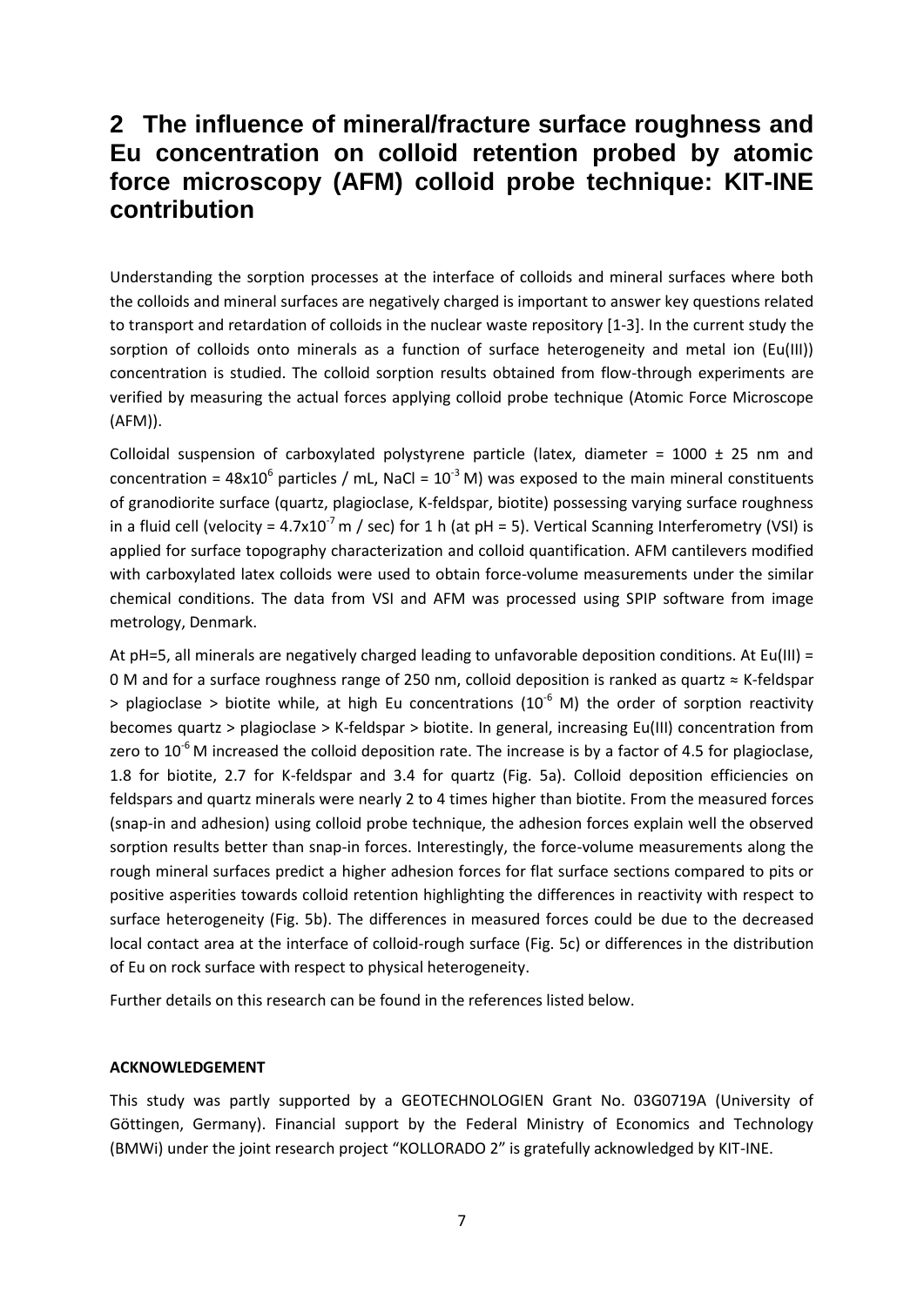#### **REFERENCES**

- 1. Darbha G. K., Fischer C., Luetzenkirchen J., Schäfer T., Site-Specific Retention of Colloids at Rough Rock Surfaces. *Environ. Sci. Technol.* **2012,** *46*, (17), 9378-9387.
- 2. Darbha G.K., Fischer C., Michler A., Luetzenkirchen J., Schäfer T., Heberling F., Schild D., Deposition of Latex Colloids at Rough Mineral Surfaces: An Analogue Study Using Nanopatterned Surfaces. *Langmuir* **2012,** *28*, (16), 6606-6617.
- 3. Fischer C., Michler A., Darbha G.K., Kanbach M., Schäfer T., Deposition of mineral colloids on rough rock surfaces. *Am. J. Sci.* **2012,** *312*, 885-906.



**Fig. 5: a. colloid deposition density (Sh) as a function of surface roughness and [Eu(III)] on quartz substrate, b. adhesion forces on quartz surface at varying [Eu(III)] as a function of surface heterogeneity, c. scheme to explain the reduced local contact area between colloid and surface with an increase in the surface roughness.**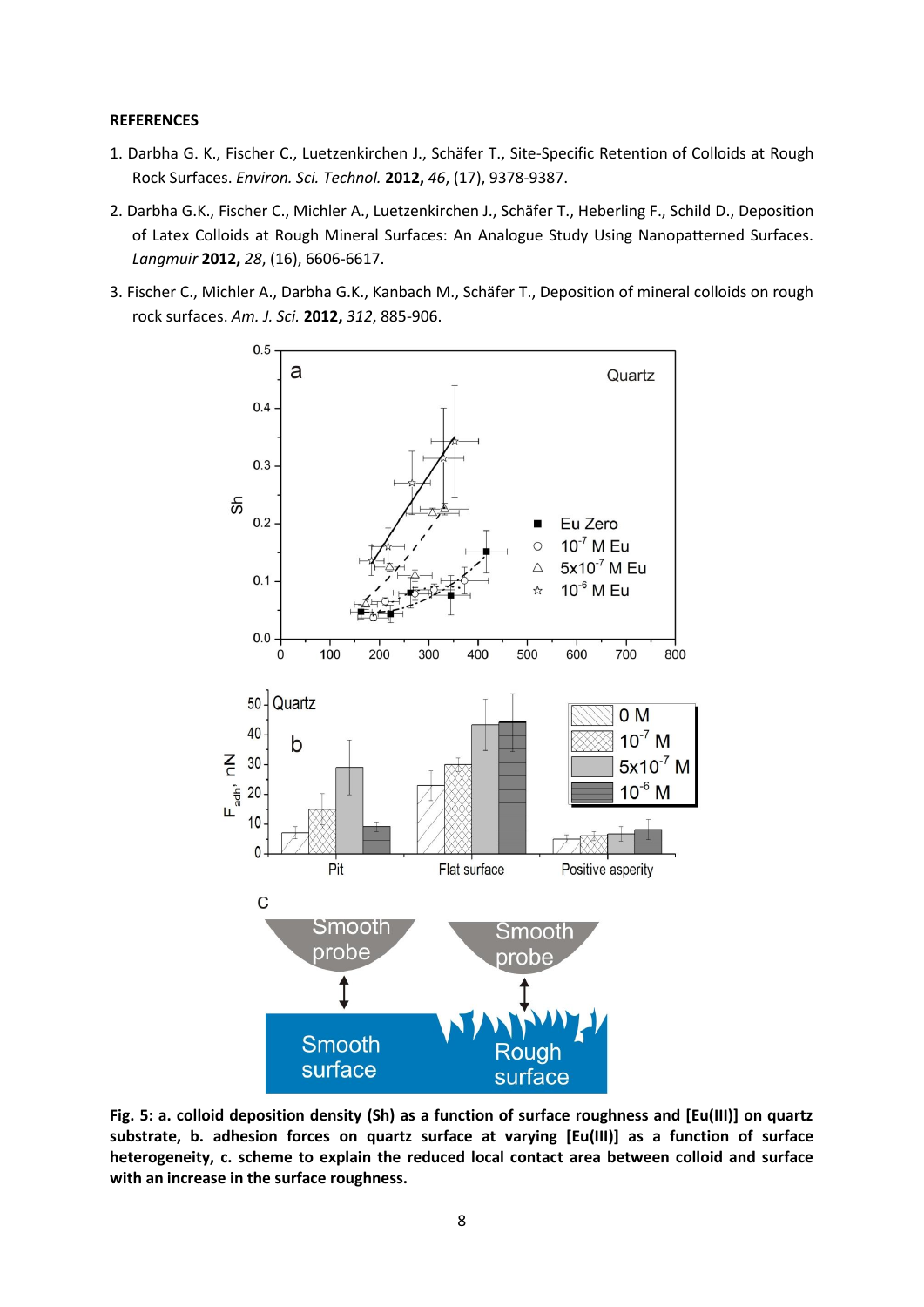## **3 Progress report on microscale investigations on colloid mobility controlling processes: CIEMAT contribution**

CIEMAT analyzed the transport behavior of artificial (gold and latex) and natural (smectite) colloids within artificial fractures in natural crystalline rock (GRIMSEL) to start analyzing filtration phenomena (Albarran et al 2013) and to relate macroscopic observation to mechanisms at the microscale. The colloids selected for transport experiments presented different size, shape, density and surface charge: the effects of these parameters on their transport and retention in the fractures were evaluated in conjunction with the effects of the hydrodynamic characteristics of the system (water velocity/residence time in the fracture and fracture width (Albarran et al 2013).

Alonso et al. (2009) measured the zeta potential of a Grimsel granodiorite, and its main composing minerals, that can be appreciated in Figure 6. It showed that the overall charge of the rock in neutral to alkaline conditions is also negative (with values from –15 to –25 mV). Under the chemical conditions used for transport experiments (pH between 7 and 10 and ionic strength  $5·10<sup>-4</sup>$  M in NaClO<sub>4</sub>) all the colloids presented negative charge, with zeta potential values ranging from -70 mV to -30 mV approximately, with the highest values corresponding to latex particles.



**Fig. 6: Zeta potential measured for crushed granite and for different minerals composing it (muscovite, biotite, feldspar and a mixture of quartz-plagioclase) as function of the pH.**

Thus, colloid transport in the fracture occurs under electrostatic conditions unfavorable to attachment, and in spite of clear exclusion effects observed, colloids were retained on the fracture surface above all under low water flow rates. Under similar water velocities, the recovery of smectite colloids was always higher than that of latex and gold colloids, most probably due to the different morphology of the particles.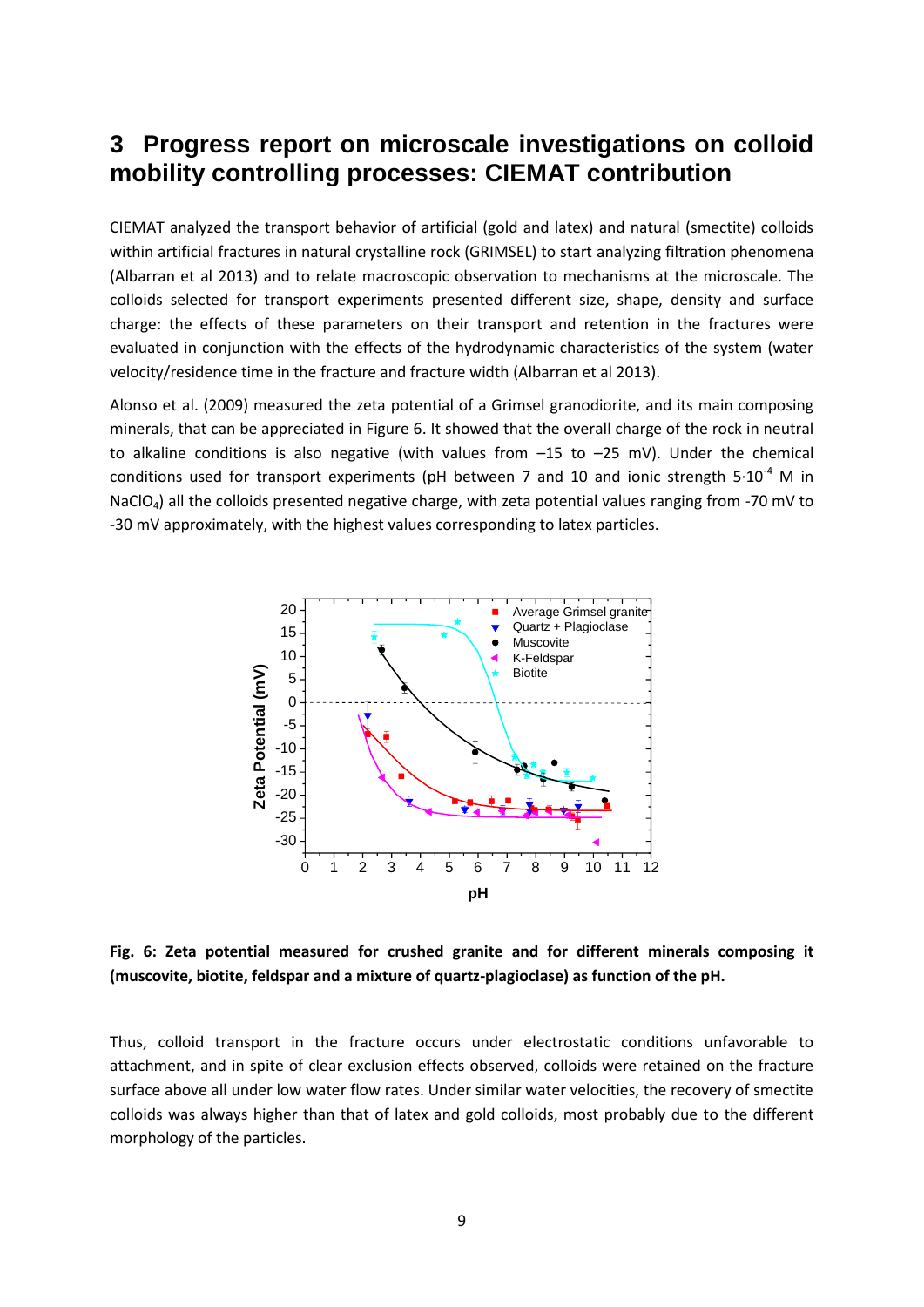To evidence how retention of colloids on the fracture surface occurred, a post-mortem analysis of the fracture surfaces was carried out. Figure 7 shows the column opened after tests with fluorescent colloids. Before starting transport test in this column, the fracture surface was photographed and visualized under an ultraviolet light ( $\lambda$  = 254 or 366 nm), to detect possible region with natural fluorescence. In general, apart from very small luminescent spots, probably related to uranium minerals, these surfaces did not present fluorescence. After the transport tests, the presence of colloids is perfectly visible under the ultraviolet light. In particular, the largest colloids (500 nm) can be better distinguished amongst the others for their strong yellow color compared to the light-green color of 30 and 150 nm colloids. Thus, the deposition of colloids on the granite surface was clearly visible and their retention in the fracture proven. Clearly, colloids were not evenly distributed all over the surface: less fluorescence was detected in the center of the fracture (probably the zone of the highest flow) and the most intense fluorescence was detected in regions with surface defects like microfractures, as that shown in the enlarged picture at the right side of the figure.



**Fig. 7: Granite column under natural (above) and ultraviolet (below) light. A detail marked with the red circle, indicating a granite microfracture, is amplified on the right side.** 

Colloid retention was observed mainly in zone of the rock with defects, micro-fractures and grain boundaries and increased significantly as the water flow rate decreased. The retention behavior observed could not be totally explained considering only sedimentation and Brownian motion effects.

Furthermore, a specific link between colloids deposited on the surface and particular minerals was not observed. This is in agreement with previous studies performed by Alonso et al. (2009) and Chinju et al. (2001). In Alonso et al., (2009) the surface retention of negatively charged Au colloids was analyzed by micro-Particle Induced X-Ray analyses on the heterogeneous granite surface, at mineral micro-scale. Studies were carried out both under *favorable* (at pH 5 where some minerals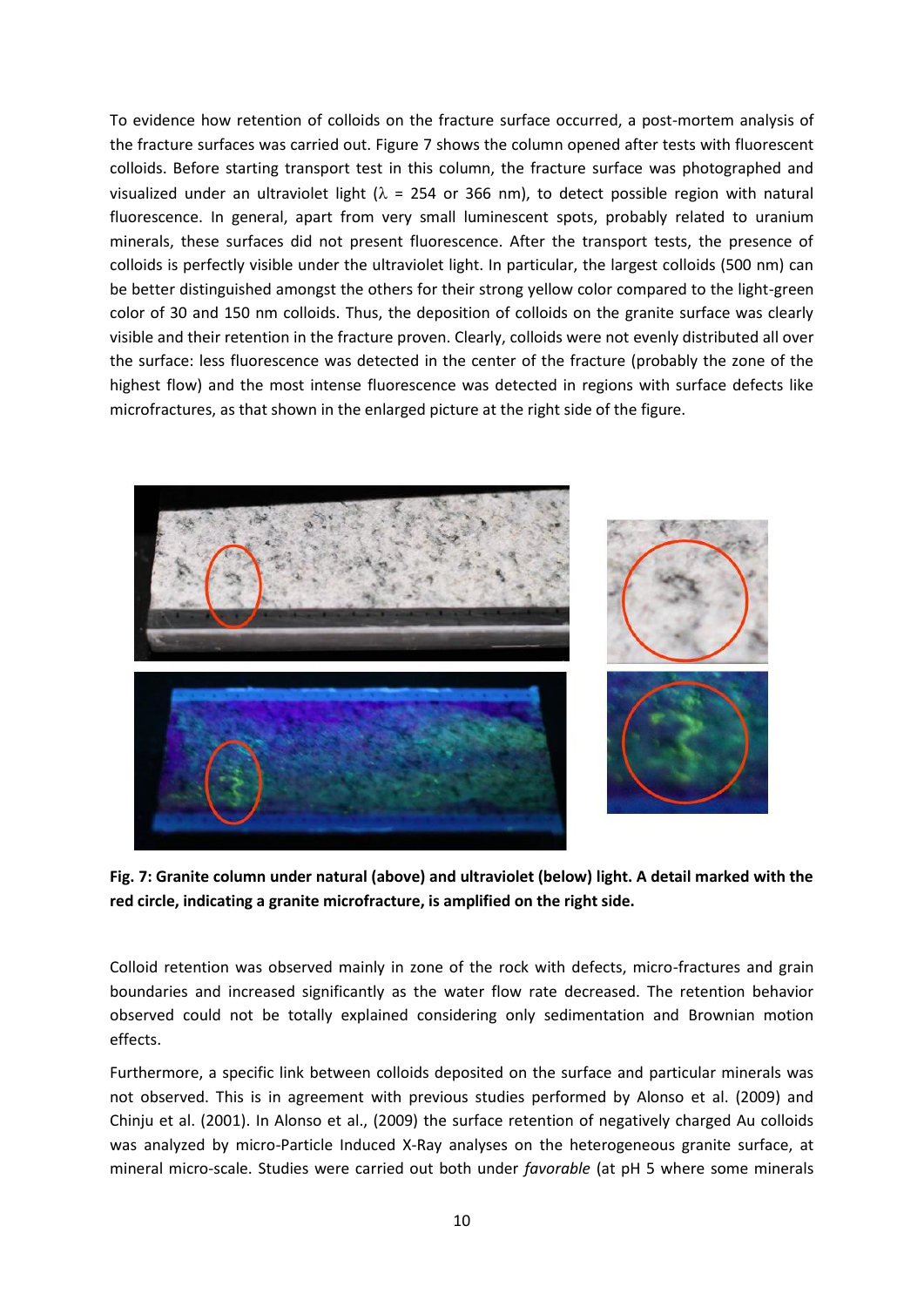are positively charge) and *unfavourable* cases (at pH 9 where the whole granite surface is negatively charged), in terms of electrostatic interactions. Higher distribution coefficients were measured, in the favorable case on attractive minerals, being dependant on the colloid size. However, nonnegligible distribution coefficients were measured on minerals which showed the same charge of colloids. Colloid retention on granite was found to be strongly dependent on small scale chemical effects, roughness or non-uniform distribution of charge sites (Alonso et al., 2009).

Albarran et al. (2011) analyzed the surface of a similar fracture after transport experiments with smectite colloids, and also observed their non-homogenous deposition over the surface. Colloid retention was mainly dependent on the existence of surface defects, which basically determine the roughness of the rock. Shellemberg and Logan (2002) also stated that roughness at a molecular scale and heterogeneities (structural of charge) may represent very important factors in the deposit of colloid onto surfaces (Darbha et al. 2012, 2012b).

Microscopic heterogeneities as dislocation, defects or grain boundaries are important for microscopic entities as colloids. Deposit of colloid may occur in these active zones, even when, in mean the surface characteristic are not favorable for particle retention (Dabros et al, 1993). Increase of local concentration in these active zones may also produce additional ripening phenomena that also would favor the retention in the fracture (Camesano et al 1999).

#### **CONCLUSIONS**

The experimental retention behavior presented by all the colloids cannot be satisfactorily explained considering the characteristic of colloids (charge and size) and the main mechanisms affecting deposition in a colloidal system (Brownian diffusion and sedimentation). The main mechanism that seems triggering deposition processes is the existence of roughness and heterogeneities at a molecular-micro scale.

#### **REFERENCES**

Albarran N., Missana T., Alonso U., García-Gutiérrez M., Mingarro M., Analysis of latex, gold and smectite colloid transport and retention in fractured crystalline rocks. *Colloids and Surfaces A* (**2013**, in press): doi:10.1016/j.colsurfa.2013.02.002.

Albarran N., Missana T., Garcia-Gutierrez M., Alonso U., Mingarro M., *Journal of Contaminant Hydrology*, **2011**, *122*, 76-85.

Alonso U., Missana T., Patelli A., Ceccato D., Albarran N., García-Gutiérrez M., Lopez-Torrubia T., Rigato V., Quantification of Au nanoparticles retention on a heterogeneous rock surface. *Colloids and Surfaces A: Physicochemical and Engineering Aspects*, **2009**, *347*, 230-238.

Chinju H., Kuno Y, Nagasaki S., Tanaka S., Deposition behaviour of polystirene latex particles on solid surfaces during migration through an artificial fracture in a granite rock sample. *Journal of Nuclear Science and Technology*, **2011**, *28*, 439-443.

Shellenberger K., Logan B.E., Effect of Molecular Scale Roughness of Glass Beads on Colloidal and Bacterial Deposition. *Environmental Science and Technology*, **2002**, *36*, 184-189.